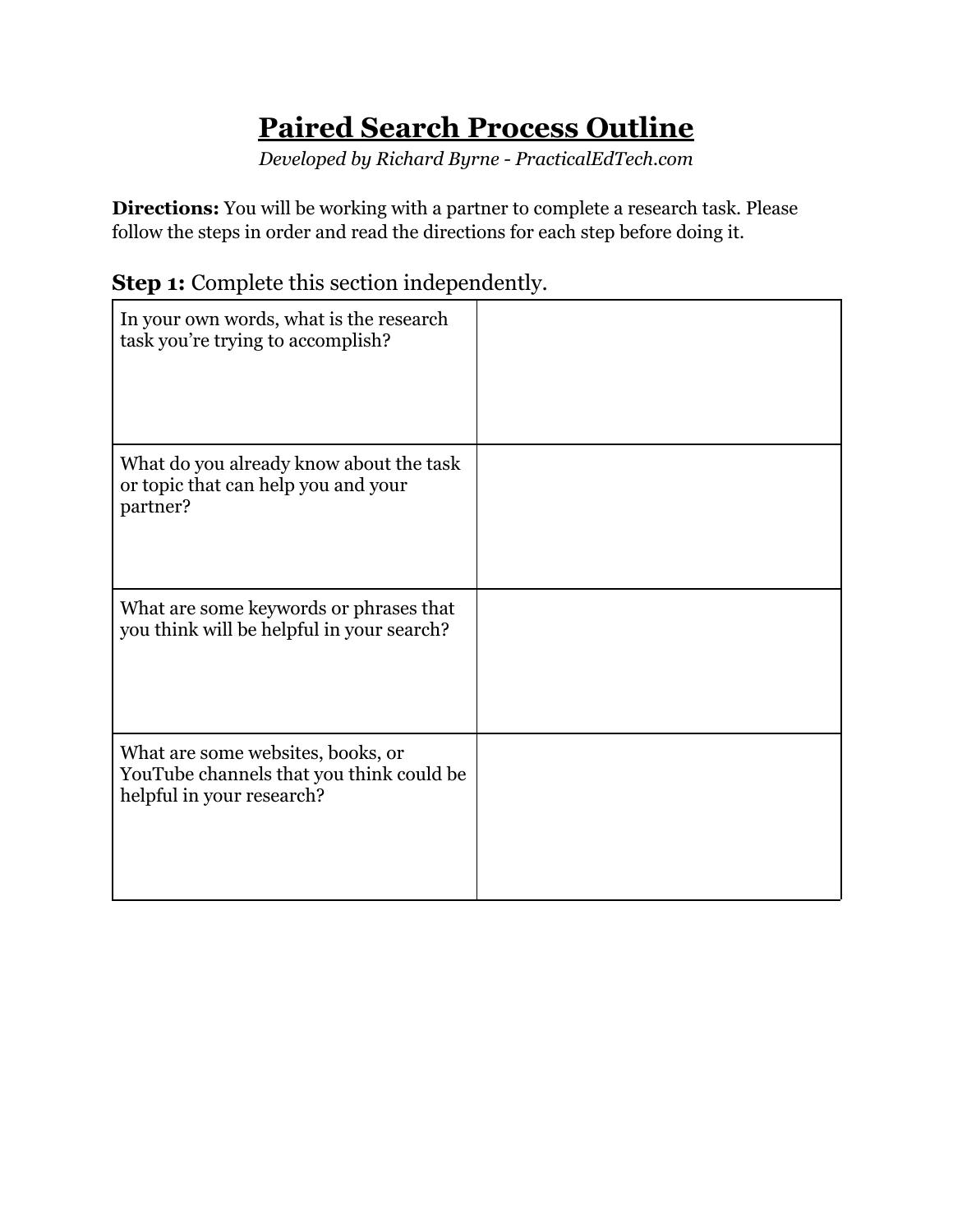| In your own words, what is the research<br>task you're trying to accomplish?                               |  |
|------------------------------------------------------------------------------------------------------------|--|
| What do you already know about the task<br>or topic that can help you and your<br>partner?                 |  |
| What are some keywords or phrases that<br>you think will be helpful in your search?                        |  |
| What are some websites, books, or<br>YouTube channels that you think could be<br>helpful in your research? |  |

## **Step 2:** Complete this section with your partner before you search.